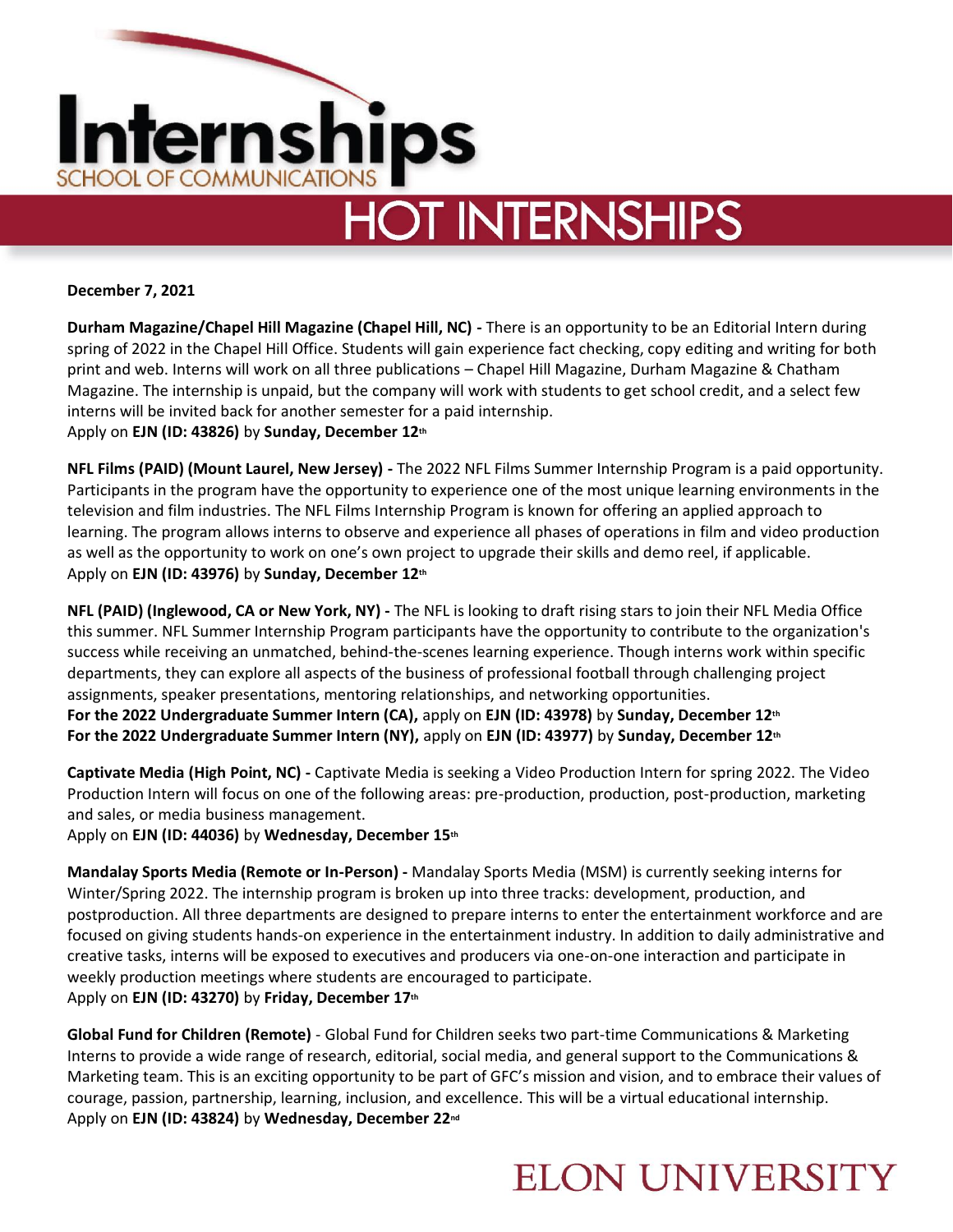

# **HOT INTERNSHIPS**

**SiriusXM (PAID) (New York, New York) -** SiriusXM's Summer 2022 Internship Program is now accepting applications. At SiriusXM, interns could find themselves doing anything from running the board in a broadcasting booth or being a voice behind the mic, to ideating in a brainstorming session with leaders within the engineering department at one of the world's largest audio entertainment companies. For summer 2022, there are position opportunities in areas including web development, product management, product design, and product analytics. Apply on **EJN (ID: 41387)** by **Wednesday, December 29th**

**Carolinas Golf Association (PAID) (Southern Pines, NC) -** The Carolinas Golf Association is seeking three 3-month Tournament Communications Interns for summer 2022. A prospective intern should demonstrate strong managerial potential and a sufficient interest in golf. The Communications Intern will assist with research/writing/fact-checking, post content to website/social media, contribute news/feature stories to the association's magazine (print and online), and assist tournament operations staff on/off site as needed. Apply on **EJN (ID: 44039)** by **Friday, January 14th**

**Burlington Animal Services (Remote) -** The Spring Marketing Assistant works with the Grants and Development Coordinator providing support for fundraising and marketing campaigns. Duties may include research and data analyzing to compile reports on current and prospective donors. Duties will include preparing marketing and other program materials, such as brochures, flyers, invitations, solicitations and newsletters. The intern will also work with local businesses to collaborate partnerships for marketing efforts. Apply on **EJN (ID: 43557)** by **Friday, January 14th**

**ANA Educational Foundation (PAID) -** Launched in 2018, the MADE (Marketing & Advertising Education) Program has placed over 100 undergraduate juniors and seniors in paid summer internships at top ad agencies, media companies and marketers such as Ogilvy, McCann, Mastercard, IBM, NBCUniversal, Sephora, Viacom CBS, Bank of America, Deutsch NY, and DDB. MADE functions as the "Common App" for marketing and advertising internships, making it easy for students to navigate a complex industry. Through this process, MADE exposes students to opportunities they may not have been aware of or thought they had access to. Once a candidate applies, they are connected with potentially dozens of internship opportunities at partner companies based on traits such as critical thinking, leadership potential and intellectual curiosity. Applications are reviewed on a rolling basis. Apply on **EJN (ID: 41279)** by **Saturday, January 15th**

**Twin Lakes Community (PAID) (Remote/On-campus) -** The leaders of Twin Lakes, the Lutheran Church ministry's senior living community in Alamance County, are seeking a paid intern to help create a DEI strategic plan. The intern will be working with leaders at Twin Lakes as well as Dean Rochelle Ford. Most work can be completed virtually but the intern will be required to attend in-person monthly meetings and additional programming and training. The position will begin in February and selection will be happening in January. Apply on **EJN (ID: 44045)** by **Monday, January 17th**

**Television Academy Foundation (PAID) (In-person, Hybrid or Remote) -** Television Academy Foundation Internship Program is now accepting applications for Summer 2022 Internships. 2022 Internships may be in-person, hybrid or remote, depending on the opportunity, and are subject to change. The Foundation's Internship Program is one of the most prestigious in the country, providing pathways to employment for aspiring college students. Since its inception in 1980, the Foundation's Internship Program has been instrumental in launching the careers of prominent writers, producers, directors, executives, and Emmy nominees and winners.

Apply on **EJN (ID: 43556)** by **Wednesday, January 19th**

**Cabine Creative (Los Angeles, CA) -** Cabine Creative is currently seeking part-time spring 2022 Public Relations Interns. As an intern, responsibilities may include researching, administrative tasks around the office, support in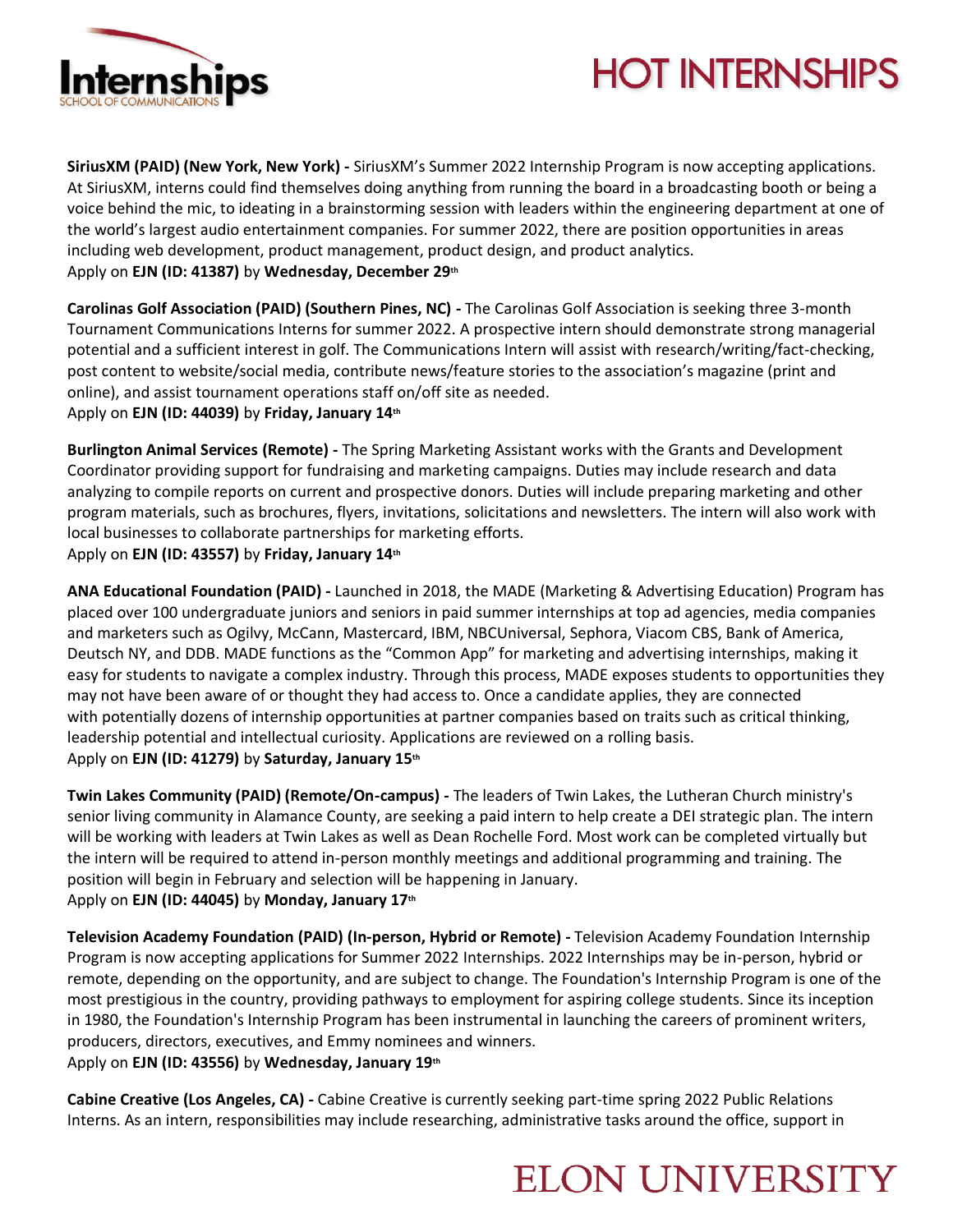



writing/editing media materials such as press releases, newsletters, reports, and multimedia presentations, and support in e-mailing press pitches out to relevant stylists and media editors. Apply on **EJN (ID: 44122)** by **Monday, January 31st**

**NC Electric Cooperatives (PAID) (Raleigh, NC) -** The Communications Department at North Carolina's Electric Cooperatives is seeking a college student for a paid internship for 15-20 hours per week in their Raleigh headquarters for the summer, with possible extension into the following semesters. The intern will gain valuable experience in public relations, corporate communications, media engagement, professional writing, electric co-ops, trade associations and the energy industry.

Apply on **EJN (ID: 44042)** by **Monday, January 31st**

**Kontoor Brands (PAID) (Greensboro, NC) -** Kontoor Brands is looking for a Design Intern. The Design Intern will provide support to the design team on long- and short-term projects, ranging in subject matter and contribute to team success with a positive, can-do attitude. Additional responsibilities include assisting with consumer/trend research and tracking prototype/sample orders/receipts. Apply on **EJN (ID: 43544)** by **Monday, February 14th**

**The Alamance News (Alamance County, NC) -** The Alamance News, Alamance County's weekly newspaper based in Graham, is seeking three or four Communications majors with an interest in sports to cover and report on local high school sports – both in print and online/on air – as reporter interns for spring 2022. Student intern reporters would attend and report on remaining winter sports (primarily basketball, swimming, wrestling) and spring season sports (primarily baseball, lacrosse, golf, tennis, track and field, women's soccer). Student interns would be assigned to cover and report on specific local high schools.

Apply on **EJN (ID: 44053)** by **Wednesday, March 2nd**

**Ralph Lauren (PAID) (Los Angeles, CA) -** Ralph Lauren's 10-week Summer Internship Program is designed to give rising senior undergraduate students challenging, hands-on experience in the retail industry. Areas interns may be placed include communications/PR, marketing/social media, and concept design. Apply on **EJN (ID: 44041)** by **Wednesday, March 2nd**

*The School of Communications strives to provide accurate information to students from legitimate employers. Because of the volume of internship postings received by our office, we cannot screen every listing. We do not endorse the products or recommend the services of any of the employers listing internships through our office. We are not responsible for the safety, wages, working conditions or other employment aspects of any internship listed here. Students are urged to use common sense, caution, and practice due diligence in researching employers before applying for any internship positions within a business or organization.*

FOR MORE INFORMATION: Amber Moser (she/her/hers) Director of Internships Elon University, 101D McEwen [cominternships@elon.edu,](mailto:cominternships@elon.edu) (336) 278-6336 Check out our blog at: [http://www.internnetwork.wordpress.com](http://www.internnetwork.wordpress.com/) Follow us on Instagram: <https://www.instagram.com/eloncominternships/> Follow us on Facebook: <https://www.facebook.com/ElonComInternships/>